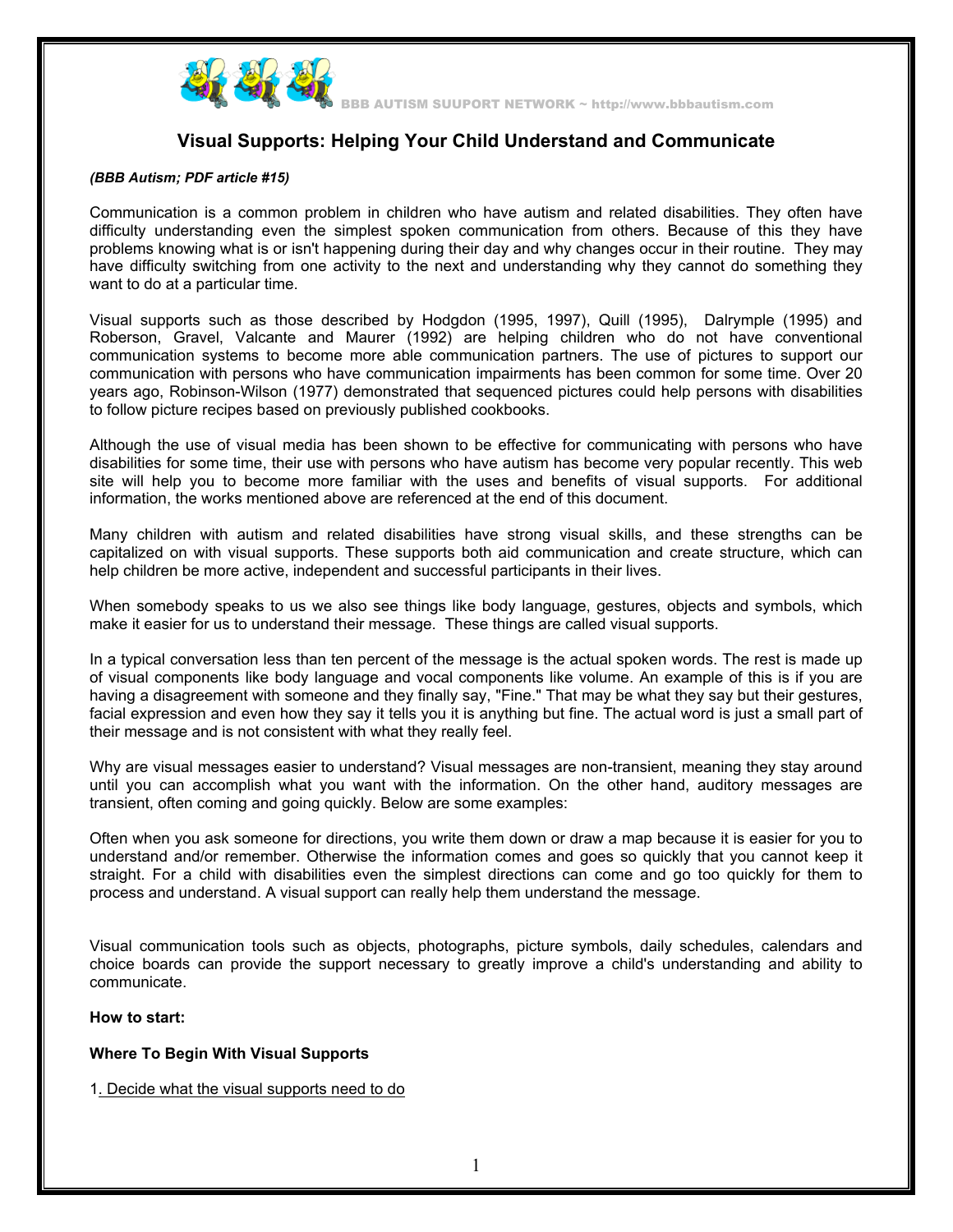

BBB AUTISM SUUPORT NETWORK ~ http://www.bbbautism.com

- Provide choices
- Provide information about upcoming activities or people's whereabouts
- Help with transitions
- Help complete a task involving lots of steps

## 2. What does your child understand?

- Photographs
- Picture symbols
- Food labels
- Written words

Remember that you don't want your child to have to struggle to understand what the individual pictures mean. You don't put your appointments on your calendar in another language; so don't use visual supports that are difficult for your child to interpret. Abstract images can be hard for some children to understand so you may need to use a photograph instead of a picture symbol. Using colored and/or larger sized pictures can also help your child understand more easily. Also remember to put the exact word on a symbol that you use with your child. If you ask your child if he needs to go potty, don't put toilet or bathroom on his picture symbol, put potty.

# 3. Gather labels, make picture symbols, take photographs

- Make them easily identifiable to your child
- Make sure the picture clearly focuses on one and only one thing

Don't take a picture of the whole living room if the object you need is the television. Make sure things are not blurry, not too dark or hidden by the reflection of a flash. Also beware of possible shadows caused by bubbles in the laminating paper.

If the object you want is the television, take a picture of just the television.

### 4. Make them durable

- Paste photos to poster board
- Laminate picture symbols with clear contact paper
- Attach Velcro or magnets to the back

### 5. Decide on location and framework

• What is the logical location for things?

Put food choices on the refrigerator. Pick a good central location in the house for the schedule, maybe on a wall in the kitchen or living room. If your child moves around a lot, playing inside and

outside, you may want to create a portable schedule out of a photo album or three ring notebook that she can take with her.

## **What is a helpful way to hang the symbols**?

You can use poster board or a non-shag carpet remnant with Velcro, a bulletin board, a magnet board, or for portable schedules, a photo album or three ring binder.

### **Use a stop pocket or box with schedules**.

It is a good idea to use a stop pocket or box with a picture schedule. This is a place, like a basket or envelope, where your child can put a symbol can be put at the end of each activity. It can also double as a way for your